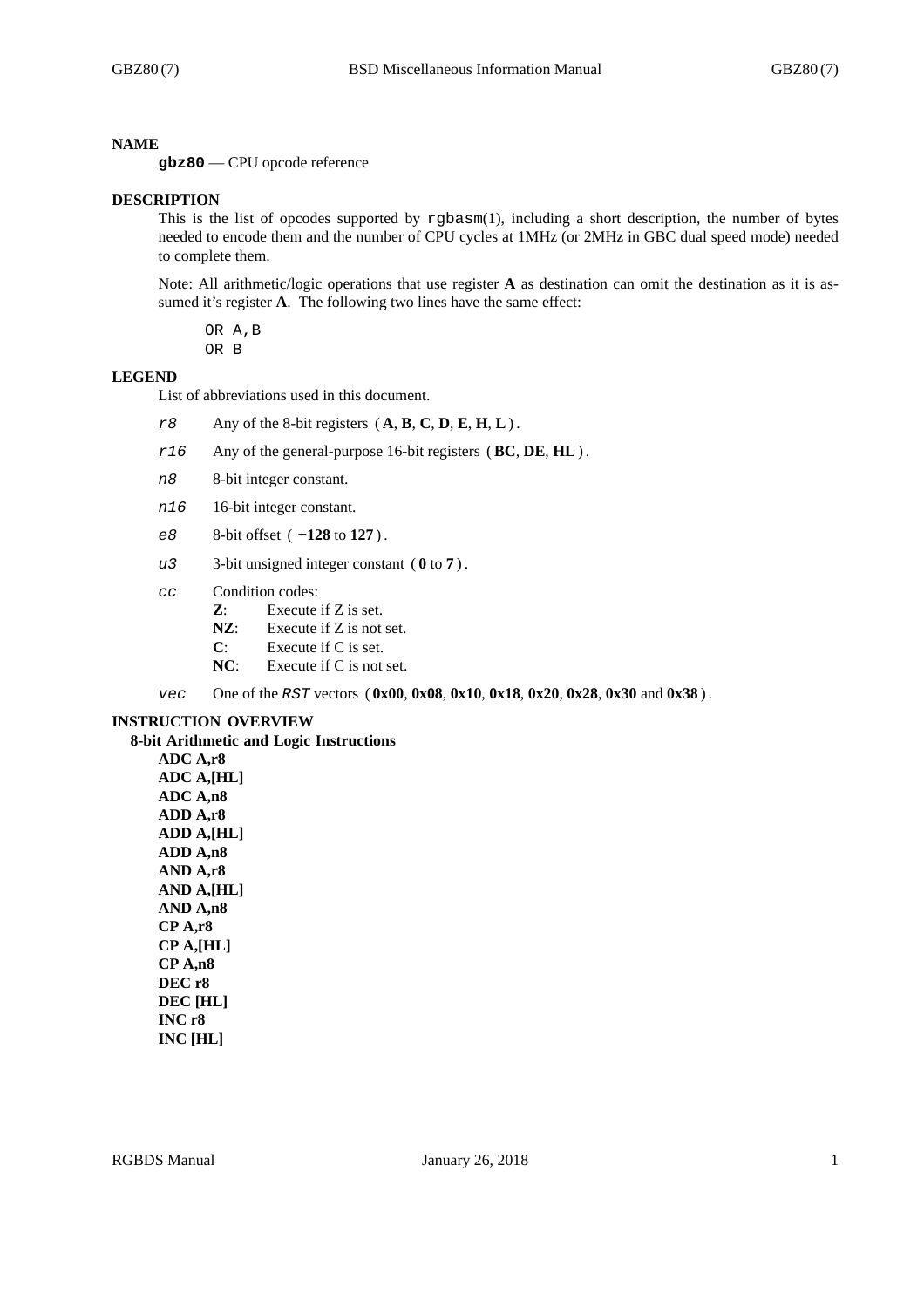**OR A,r8 OR A,[HL] OR A,n8 SBC A,r8 SBC A,[HL] SBC A,n8 SUB A,r8 SUB A,[HL] SUB A,n8 XOR A,r8 XOR A,[HL] XOR A,n8 16-bit Arithmetic Instructions ADD HL,r16 DEC r16 INC r16 Bit Operations Instructions BIT u3,r8 BIT u3,[HL] RES u3,r8 RES u3,[HL] SET u3,r8 SET u3,[HL] SWAP r8 SWAP [HL] Bit Shift Instructions RL r8 RL [HL] RLA RLC r8 RLC [HL] RLCA RR r8 RR [HL] RRA RRC r8 RRC [HL] RRCA SLA r8 SLA [HL] SRA r8 SRA [HL] SRL r8 SRL [HL]**

**Load Instructions**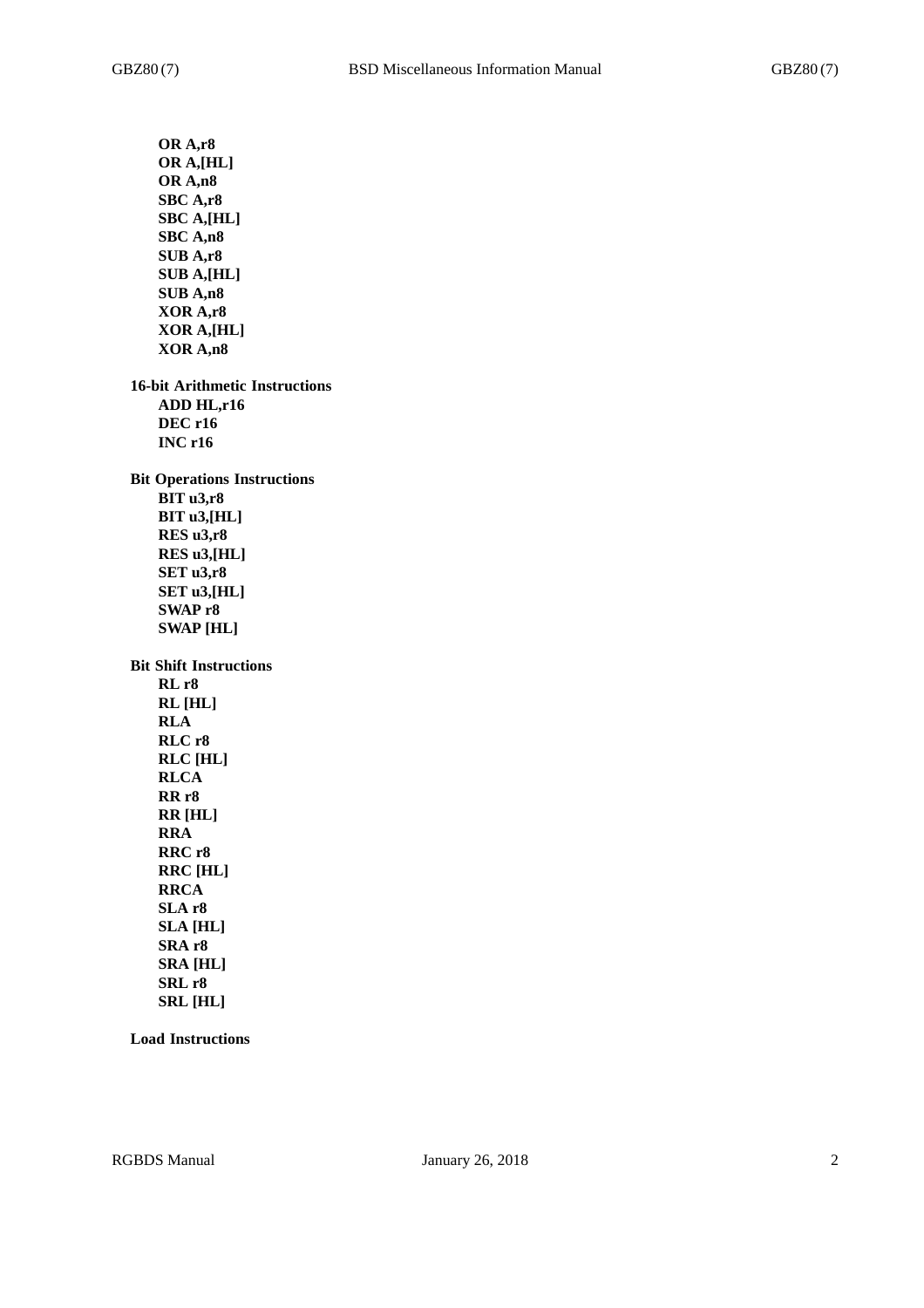**LD r8,r8 LD r8,n8 LD r16,n16 LD [HL],r8 LD [HL],n8 LD r8,[HL] LD [r16],A LD [n16],A LD [\$FF00+n8],A LD [\$FF00+C],A LD A,[r16] LD A,[n16] LD A,[\$FF00+n8] LD A,[\$FF00+C] LD [HL+],A LD [HL-],A LD A,[HL+] LD A,[HL-] Jumps and Subroutines CALL n16 CALL cc,n16 JP HL JP n16 JP cc,n16 JR e8 JR cc,e8 RET cc RET RETI RST vec Stack Operations Instructions ADD HL,SP ADD SP,e8 DEC SP INC SP LD SP,n16 LD [n16],SP LD HL,SP+e8 LD SP,HL POP AF POP r16 PUSH AF PUSH r16 Miscellaneous Instructions CCF**

**CPL**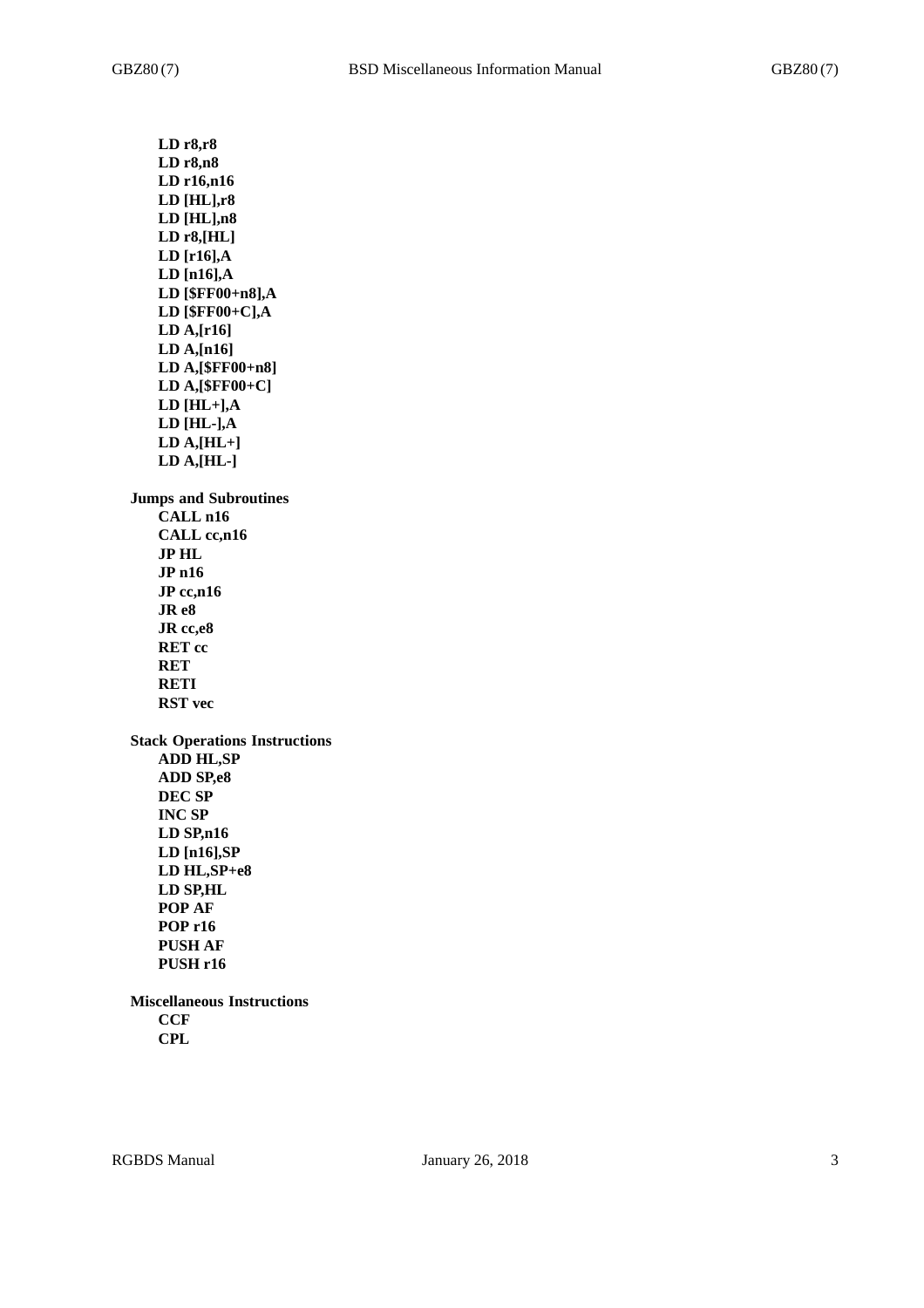**DAA DI EI HALT NOP SCF STOP**

#### **INSTRUCTION REFERENCE**

## **ADC A,r8**

Add the value in *r8* plus the carry flag to **A**.

Cycles: 1

Bytes: 1

Flags:

- **Z**: Set if result is 0.
- **N**: 0
- **H**: Set if overflow from bit 3.
- **C**: Set if overflow from bit 7.

## **ADC A,[HL]**

Add the value pointed by **HL** plus the carry flag to **A**.

Cycles: 2

Bytes: 1

Flags: See **ADC A,r8**

#### **ADC A,n8**

Add the value *n8* plus the carry flag to **A**.

Cycles: 2

Bytes: 2

Flags: See **ADC A,r8**

#### **ADD A,r8**

Add the value in *r8* to **A**.

Cycles: 1

Bytes: 1

Flags:

- **Z**: Set if result is 0.
- **N**: 0
- **H**: Set if overflow from bit 3.
- **C**: Set if overflow from bit 7.

## **ADD A,[HL]**

Add the value pointed by **HL** to **A**.

Cycles: 2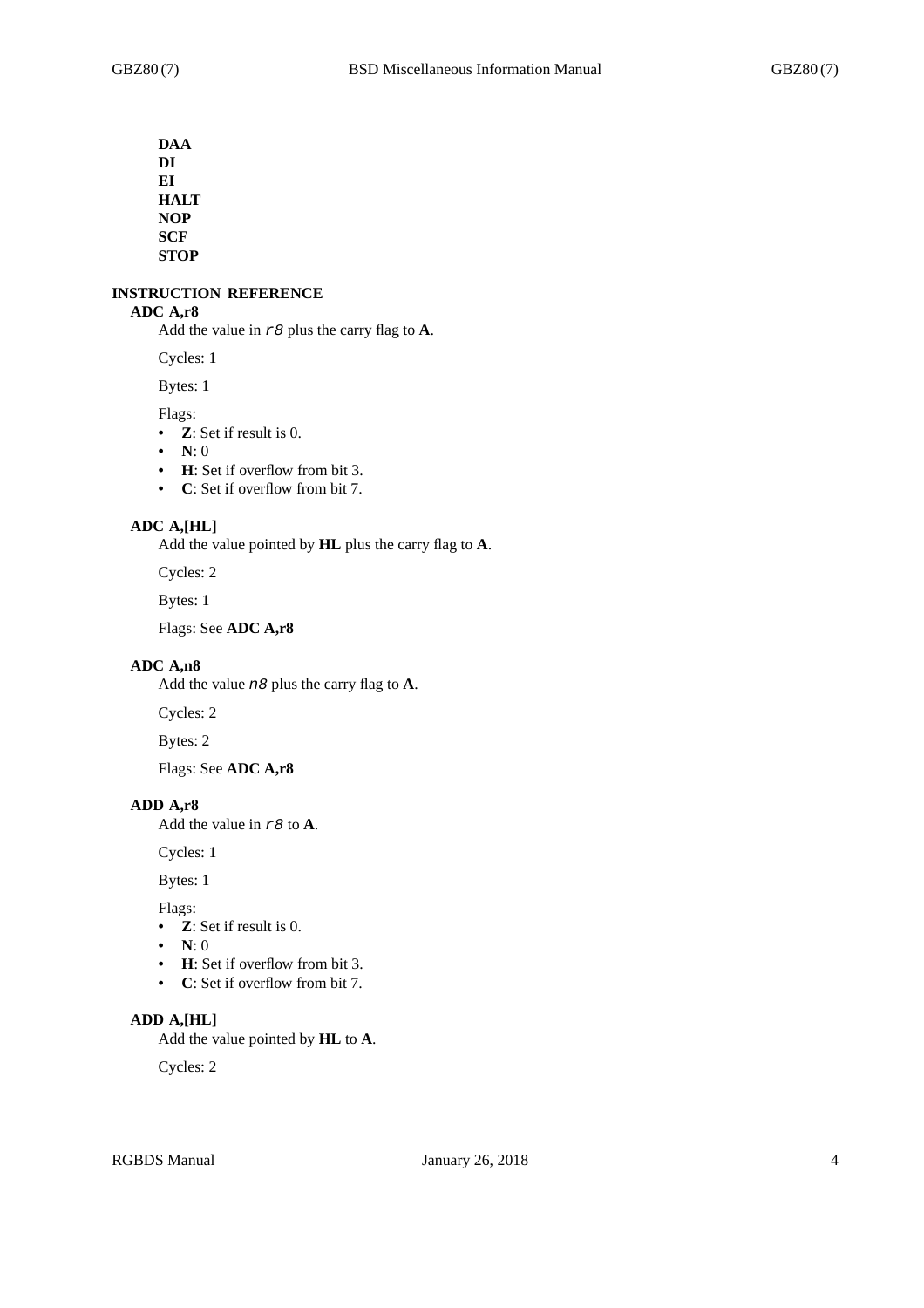Bytes: 1

Flags: See **ADD A,r8**

#### **ADD A,n8**

Add the value *n8* to **A**.

Cycles: 2

Bytes: 2

Flags: See **ADD A,r8**

## **ADD HL,r16**

Add the value in *r16* to **HL**.

Cycles: 2

Bytes: 1

Flags:

- $\bullet$  **N**: 0
- **H**: Set if overflow from bit 11.
- **C**: Set if overflow from bit 15.

## **ADD HL,SP**

Add the value in **SP** to **HL**.

Cycles: 2

Bytes: 1

Flags: See **ADD HL,r16**

#### **ADD SP,e8**

Add the signed value *e8* to **SP**.

Cycles: 4

# Bytes: 2

Flags:

- **Z**: 0
- **N**: 0
- **H**: Set if overflow from bit 3.
- **C**: Set if overflow from bit 7.

## **AND A,r8**

Bitwise AND between the value in *r8* and **A**.

Cycles: 1

Bytes: 1

## Flags:

- **Z**: Set if result is 0.
- **N**: 0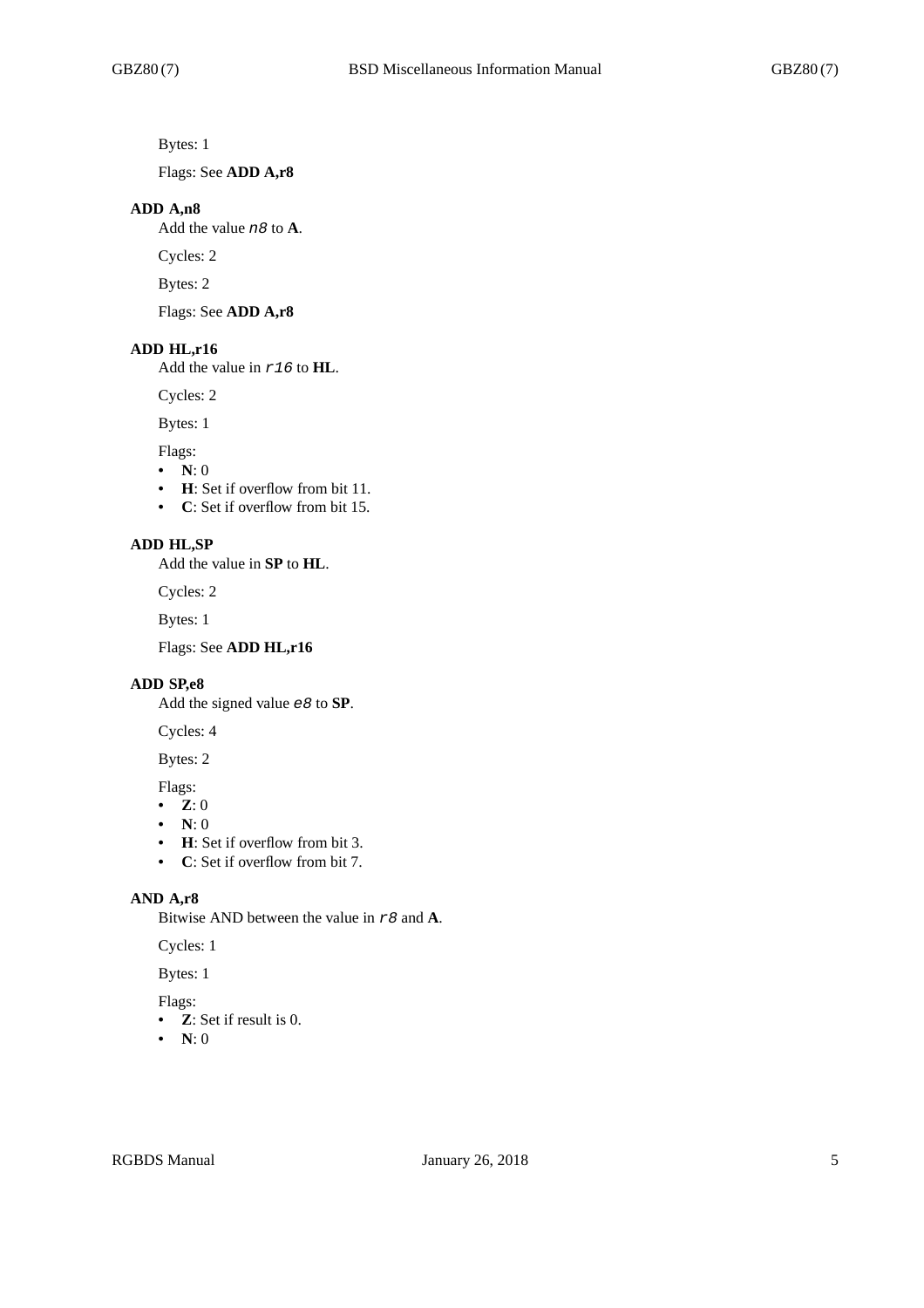- **H**: 1
- **C**: 0

# **AND A,[HL]**

Bitwise AND between the value pointed by **HL** and **A**.

Cycles: 2

Bytes: 1

Flags: See **AND A,r8**

#### **AND A,n8**

Bitwise AND between the value in *n8* and **A**.

Cycles: 2

Bytes: 2

Flags: See **AND A,r8**

## **BIT u3,r8**

Test bit *u3* in register *r8*, set the zero flag if bit not set.

Cycles: 2

Bytes: 2

Flags:

- **Z**: Set if the selected bit is 0.
- **N**: 0
- **H**: 1

# **BIT u3,[HL]**

Test bit *u3* in the byte pointed by **HL**, set the zero flag if bit not set.

Cycles: 3

Bytes: 2

Flags: See **BIT u3,r8**

# **CALL n16**

Call address *n16*.

Cycles: 6

Bytes: 3

Flags: None affected.

# **CALL cc,n16**

Call address *n16* if condition *cc* is met.

Cycles: 6/3

Bytes: 3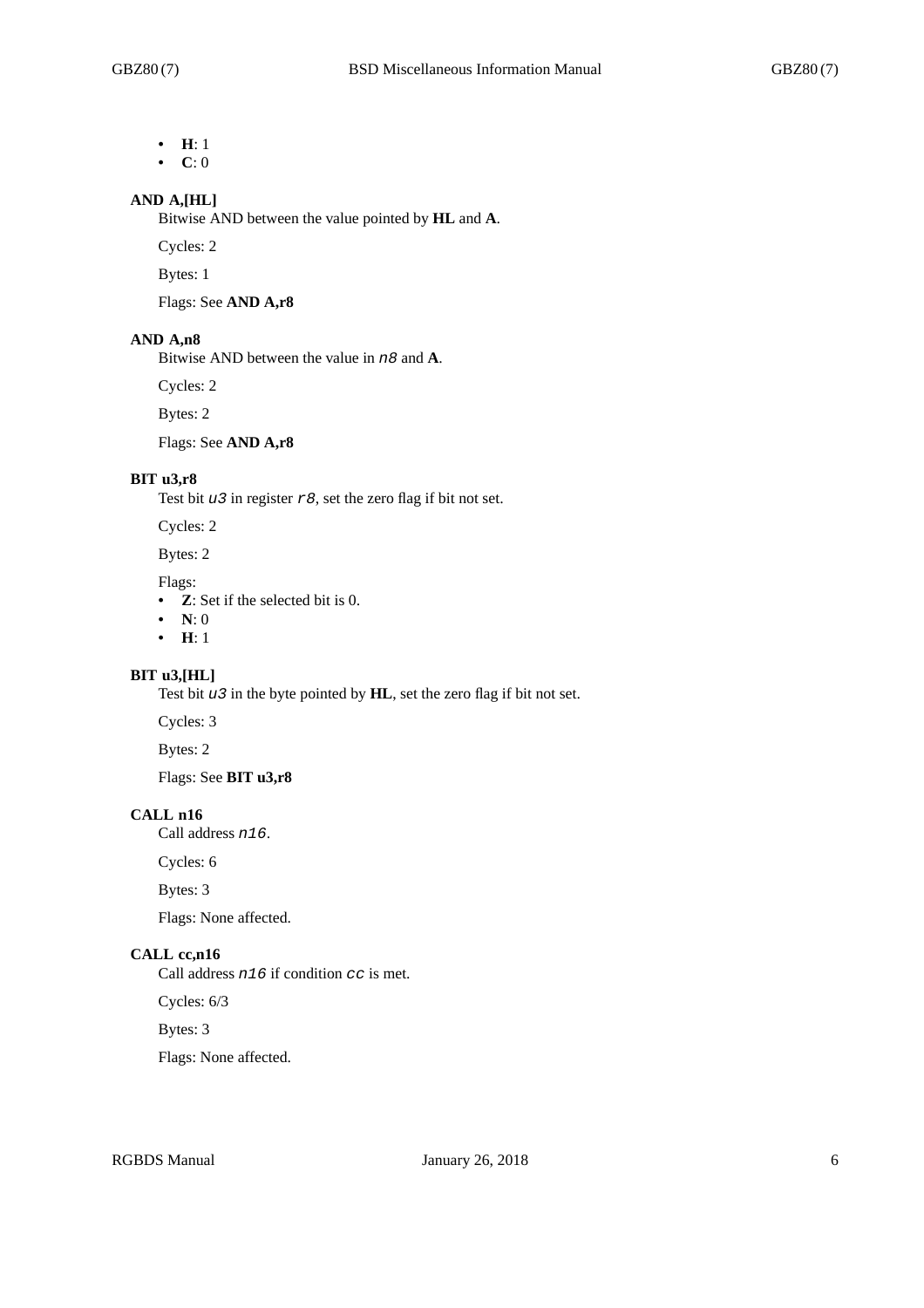# **CCF**

Complement Carry Flag.

Cycles: 1

Bytes: 1

Flags:

- **N**: 0
- **H**: 0
- **C**: Complemented.

## **CP A,r8**

Subtract the value in *r8* from **A** and set flags accordingly, but don't store the result.

Cycles: 1

Bytes: 1

Flags:

- **Z**: Set if result is 0.
- **N**: 1
- **H**: Set if no borrow from bit 4.
- **C**: Set if no borrow (set if  $r8 > A$ ).

#### **CP A,[HL]**

Subtract the value pointed by **HL** from **A** and set flags accordingly, but don't store the result.

Cycles: 2

Bytes: 1

Flags: See **CP A,r8**

## **CP A,n8**

Subtract the value *n8* from **A** and set flags accordingly, but don't store the result.

Cycles: 2

Bytes: 2

Flags: See **CP A,r8**

#### **CPL**

Complement accumulator  $(A = \mathbf{A})$ .

Cycles: 1

Bytes: 1

Flags:

**• N**: 1

**• H**: 1

# **DAA**

Decimal adjust register A to get a correct BCD representation after an arithmetic instruction.

Cycles: 1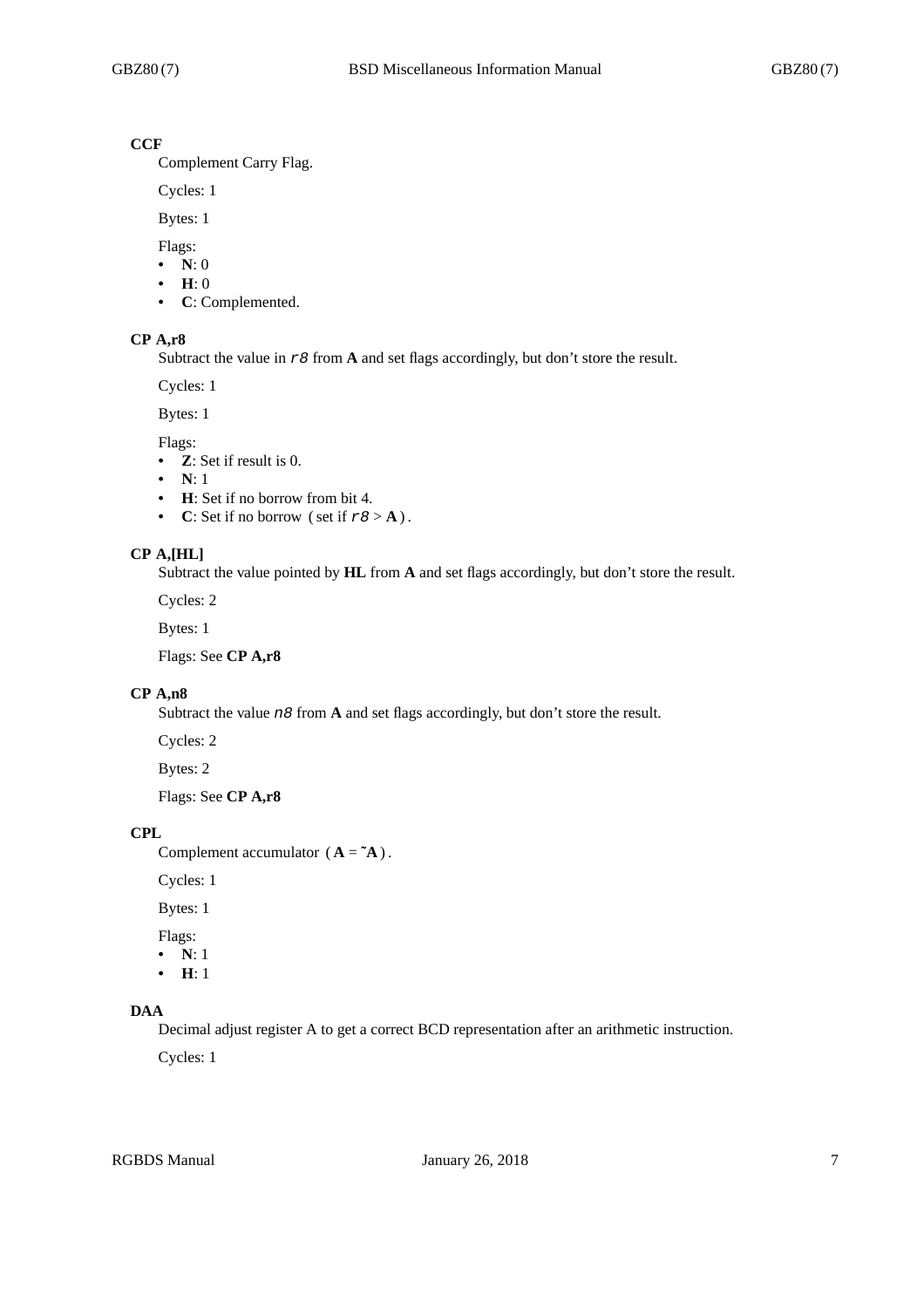Bytes: 1

Flags:

- **Z**: Set if result is 0.
- **H**: 0
- **C**: Set or reset depending on the operation.

#### **DEC r8**

Decrement value in register *r8* by 1.

Cycles: 1

Bytes: 1

Flags:

- **Z**: Set if result is 0.
- **N**: 1
- **H**: Set if no borrow from bit 4.

#### **DEC [HL]**

Decrement the value pointed by **HL** by 1.

Cycles: 3

Bytes: 1

Flags: See **DEC r8**

#### **DEC r16**

Decrement value in register *r16* by 1.

Cycles: 2

Bytes: 1

Flags: None affected.

# **DEC SP**

Decrement value in register **SP** by 1.

Cycles: 2

Bytes: 1

Flags: None affected.

## **DI**

Disable Interrupts.

Cycles: 1

Bytes: 1

Flags: None affected.

## **EI**

Enable Interrupts.

Cycles: 1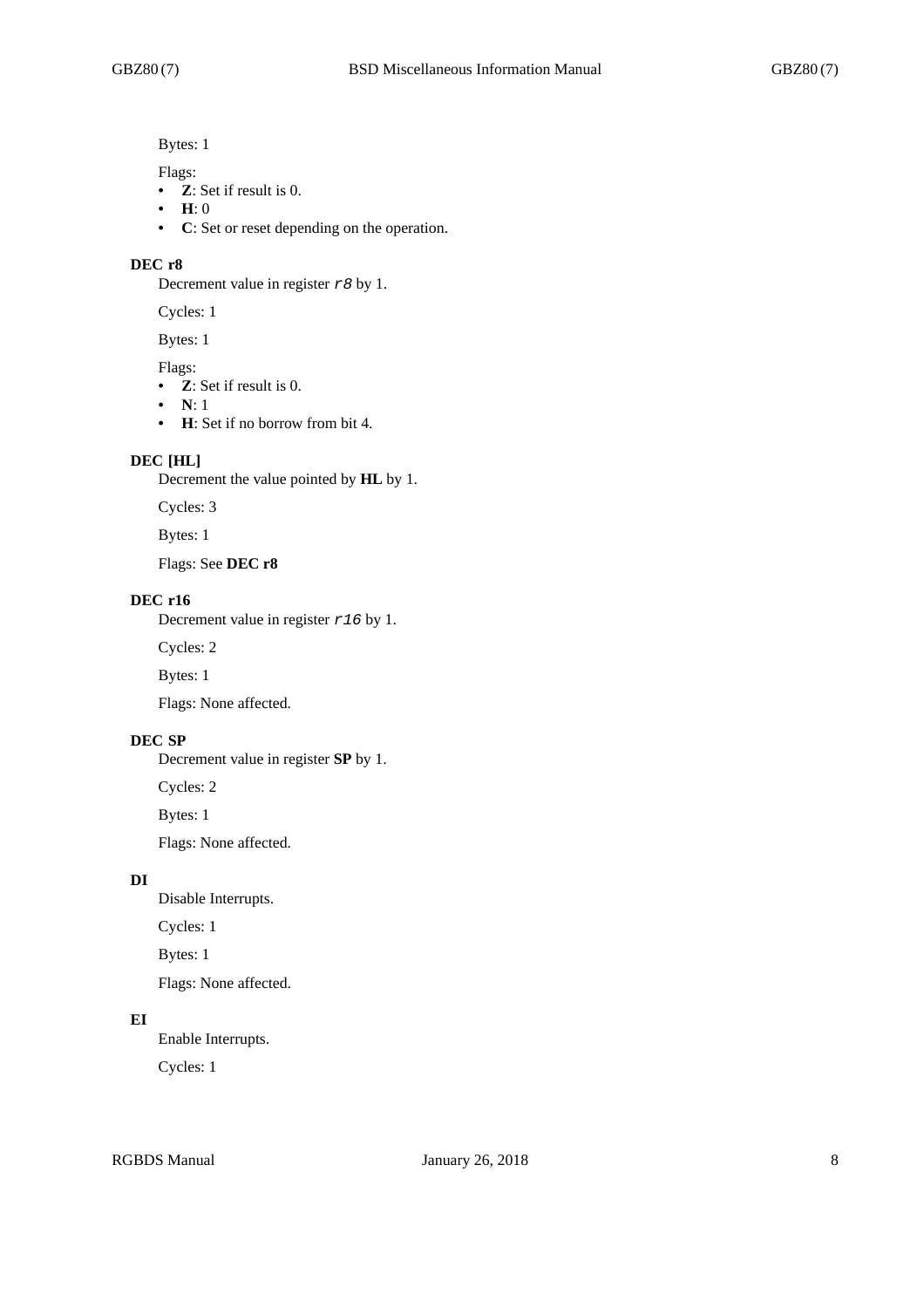Bytes: 1

Flags: None affected.

#### **HALT**

Enter CPU low power mode.

Cycles: -

Bytes: 1

Flags: None affected.

# **INC r8**

Increment value in register *r8* by 1.

Cycles: 1

Bytes: 1

Flags:

- **Z**: Set if result is 0.
- **N**: 0
- **H**: Set if overflow from bit 3.

#### **INC [HL]**

Increment the value pointed by **HL** by 1.

Cycles: 3

Bytes: 1

Flags: See **INC r8**

#### **INC r16**

Increment value in register *r16* by 1.

Cycles: 2

Bytes: 1

Flags: None affected.

## **INC SP**

Increment value in register **SP** by 1.

Cycles: 2

Bytes: 1

Flags: None affected.

# **JP n16**

Absolute jump to address *n16*.

Cycles: 4

Bytes: 3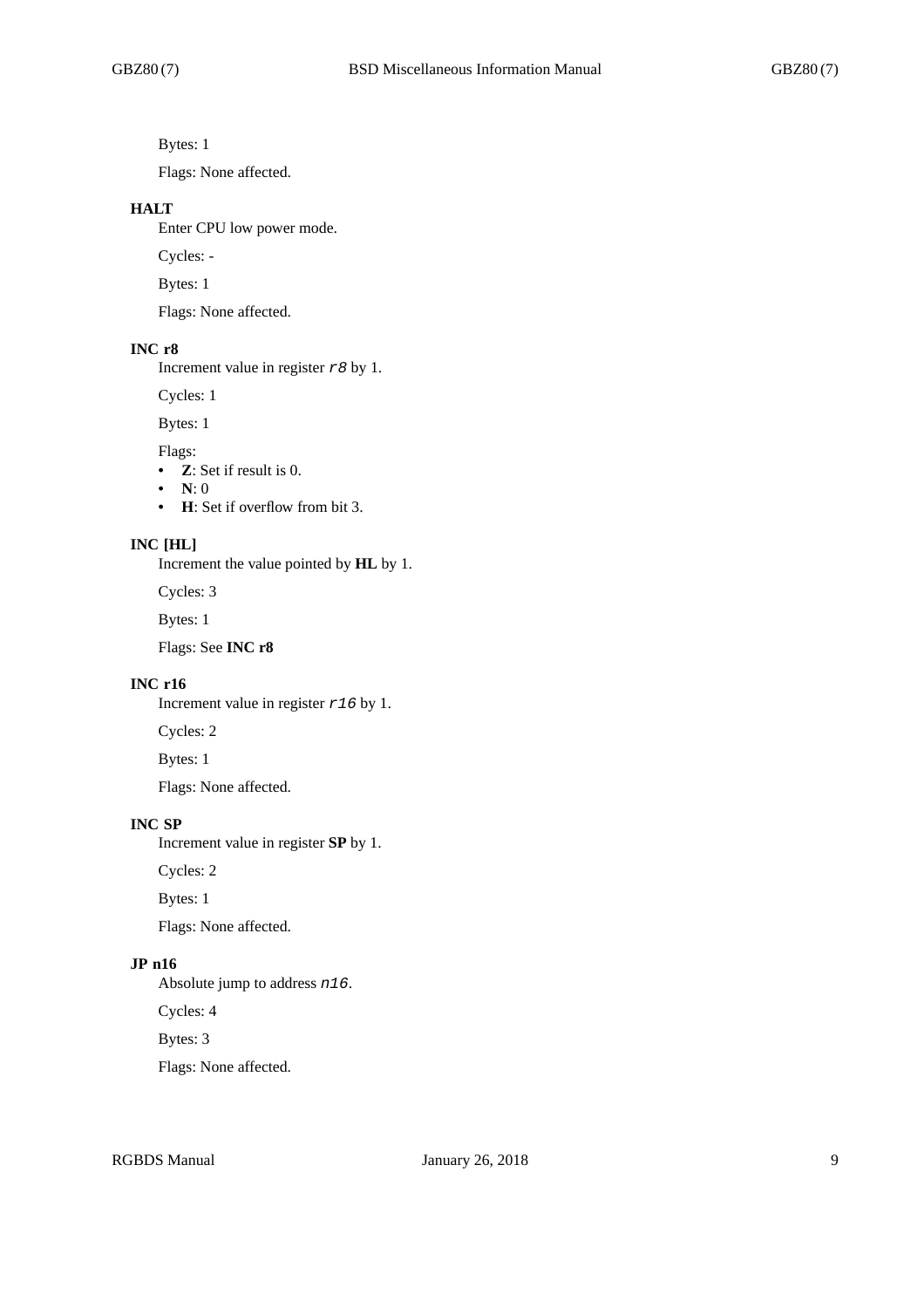#### **JP cc,n16**

Absolute jump to address *n16* if condition *cc* is met.

Cycles: 4/3

Bytes: 3

Flags: None affected.

# **JP HL**

Jump to address in **HL**, that is, load **PC** with value in register **HL**.

Cycles: 1

Bytes: 1

Flags: None affected.

#### **JR e8**

Relative jump by adding *e8* to the current address.

Cycles: 3

Bytes: 2

Flags: None affected.

#### **JR cc,e8**

Relative jump by adding *e8* to the current address if condition *cc* is met.

Cycles: 3/2

Bytes: 2

Flags: None affected.

#### **LD r8,r8**

Store value in register on the right into register on the left.

Cycles: 1

Bytes: 1

Flags: None affected.

# **LD r8,n8**

Load value *n8* into register *r8*.

Cycles: 2

Bytes: 2

Flags: None affected.

# **LD r16,n16**

Load value *n16* into register *r16*.

Cycles: 3

Bytes: 3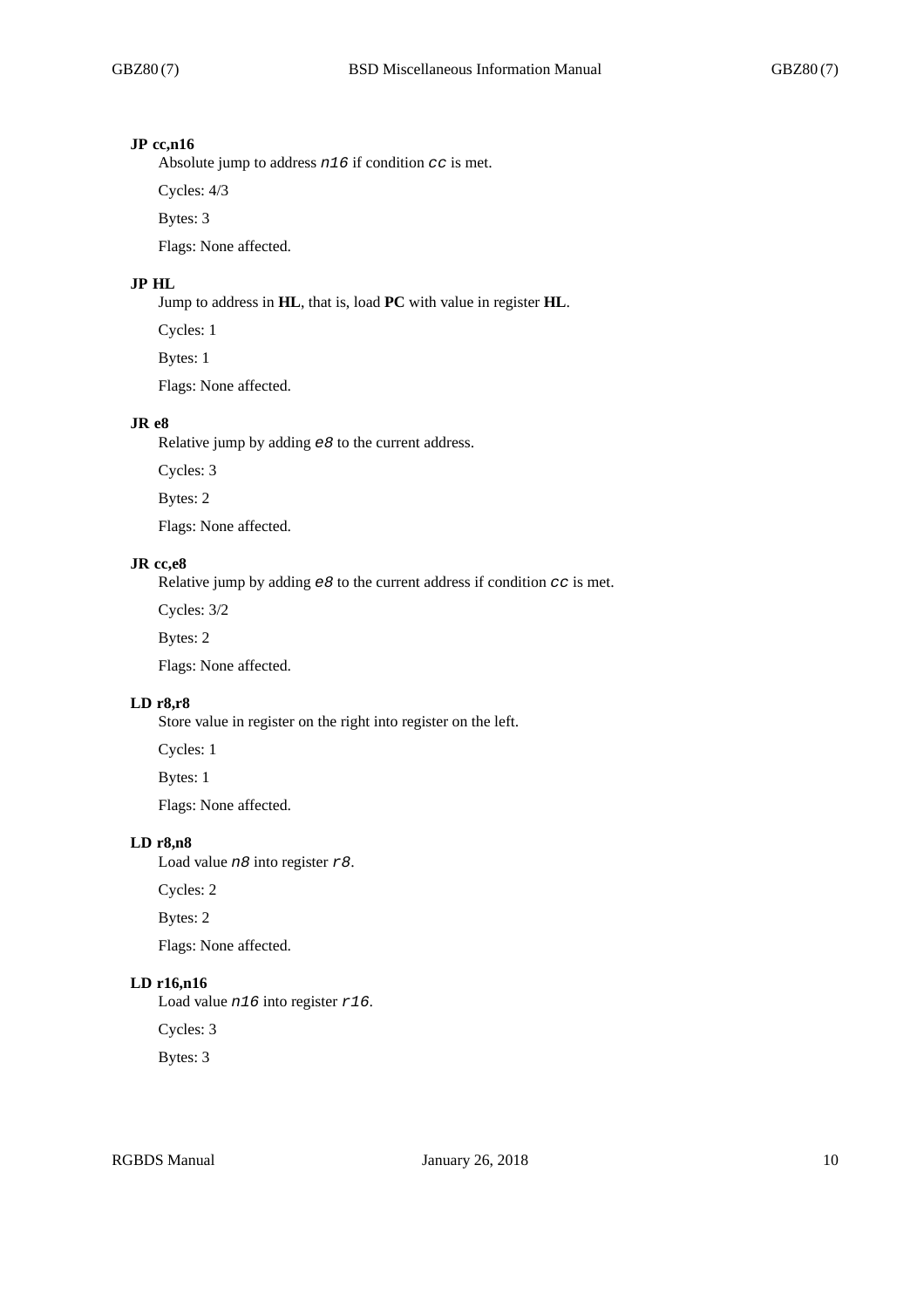Flags: None affected.

## **LD [HL],r8**

Store value in register *r8* into byte pointed by register **HL**.

Cycles: 2

Bytes: 1

Flags: None affected.

#### **LD [HL],n8**

Store value *n8* into byte pointed by register **HL**.

Cycles: 3

Bytes: 2

Flags: None affected.

## **LD r8,[HL]**

Load value into register *r8* from byte pointed by register **HL**.

Cycles: 2

Bytes: 1

Flags: None affected.

#### **LD [r16],A**

Store value in register **A** into address pointed by register *r16*.

Cycles: 2

Bytes: 1

Flags: None affected.

# **LD [n16],A**

Store value in register **A** into address *n16*.

Cycles: 4

Bytes: 3

Flags: None affected.

#### **LD [\$FF00+n8],A**

Store value in register **A** into high RAM or I/O registers.

The following synonym forces this encoding: **LDH [\$FF00+n8],A**

Cycles: 3

Bytes: 2

Flags: None affected.

#### **LD [\$FF00+C],A**

Store value in register **A** into high RAM or I/O registers.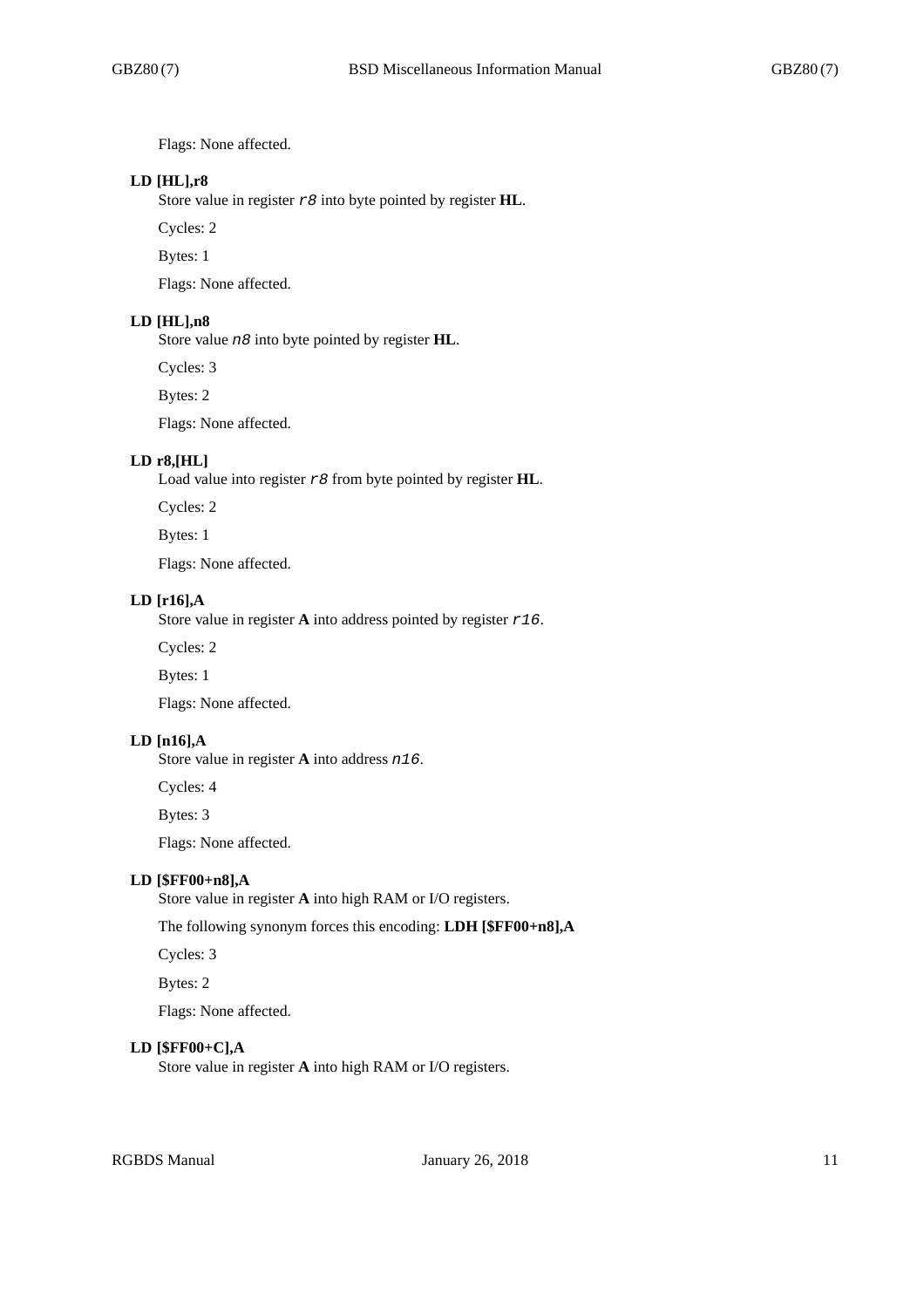Cycles: 2

Bytes: 1

Flags: None affected.

## **LD A,[r16]**

Load value in register **A** from address pointed by register *r16*.

Cycles: 2

Bytes: 1

Flags: None affected.

#### **LD A,[n16]**

Load value in register **A** from address *n16*.

Cycles: 4

Bytes: 3

Flags: None affected.

#### **LD A,[\$FF00+n8]**

Load value in register **A** from high RAM or I/O registers.

The following synonym forces this encoding: **LDH A,[\$FF00+n8]**

Cycles: 3

Bytes: 2

Flags: None affected.

#### **LD A,[\$FF00+C]**

Load value in register **A** from high RAM or I/O registers.

Cycles: 2

Bytes: 1

Flags: None affected.

## **LD [HL+],A**

Store value in register **A** into byte pointed by **HL** and post-increment **HL**.

Cycles: 2

Bytes: 1

Flags: None affected.

# **LD [HL-],A**

Store value in register **A** into byte pointed by **HL** and post-decrement **HL**.

Cycles: 2

Bytes: 1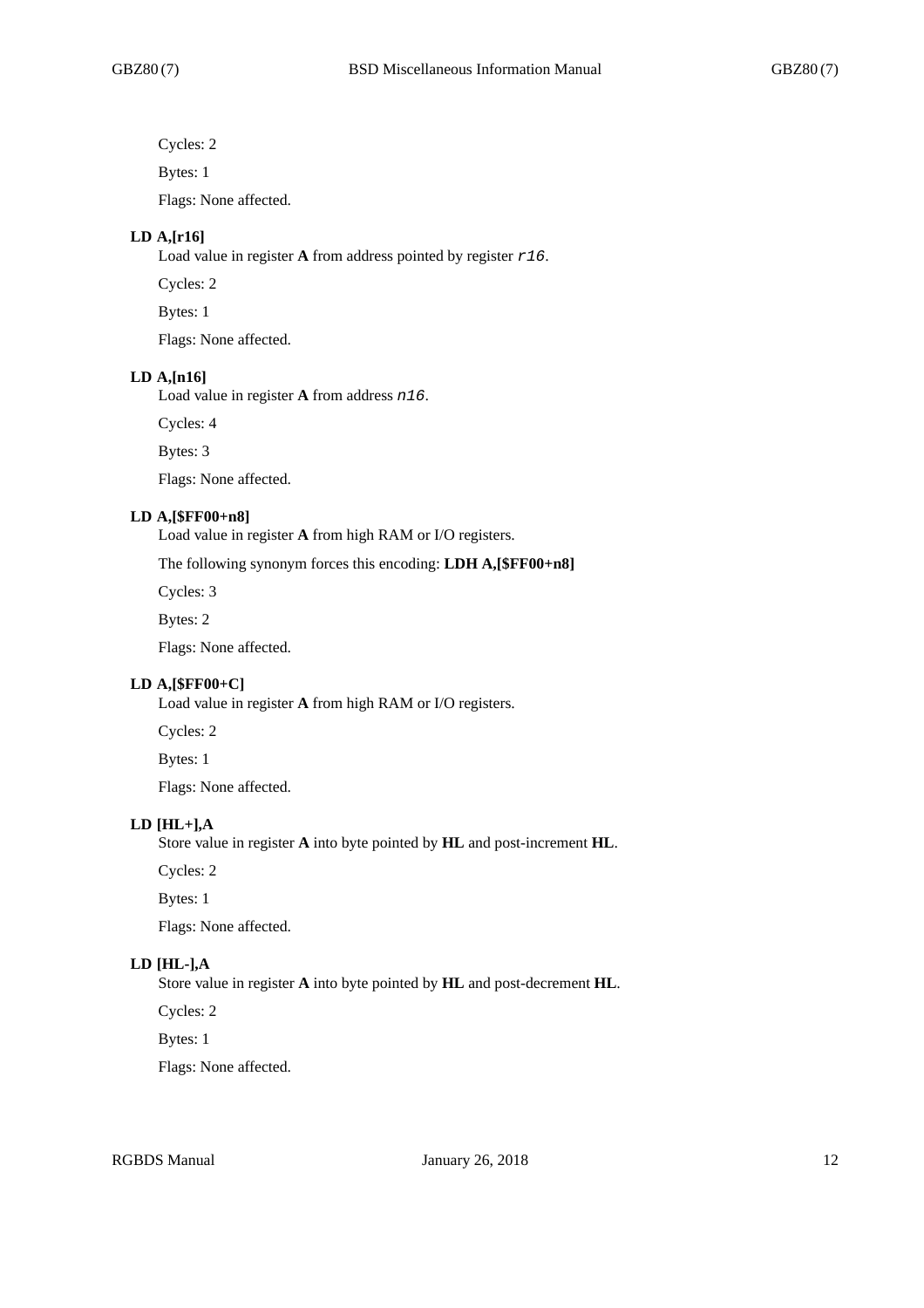#### **LD A,[HL+]**

Load value into register **A** from byte pointed by **HL** and post-increment **HL**.

Cycles: 2

Bytes: 1

Flags: None affected.

## **LD A,[HL-]**

Load value into register **A** from byte pointed by **HL** and post-decrement **HL**.

Cycles: 2

Bytes: 1

Flags: None affected.

#### **LD SP,n16**

Load value *n16* into register **SP**.

Cycles: 3

Bytes: 3

Flags: None affected.

## **LD [n16],SP**

Store **SP** into addresses *n16* (LSB) and *n16* + 1 (MSB).

Cycles: 5

Bytes: 3

Flags: None affected.

## **LD HL,SP+e8**

Add the signed value *e8* to **SP** and store the result in **HL.**

Cycles: 3

Bytes: 2

Flags:

- **Z**: 0
- **N**: 0
- **H**: Set if overflow from bit 3.
- **C**: Set if overflow from bit 7.

# **LD SP,HL**

Load register **HL** into register **SP**.

Cycles: 2

Bytes: 1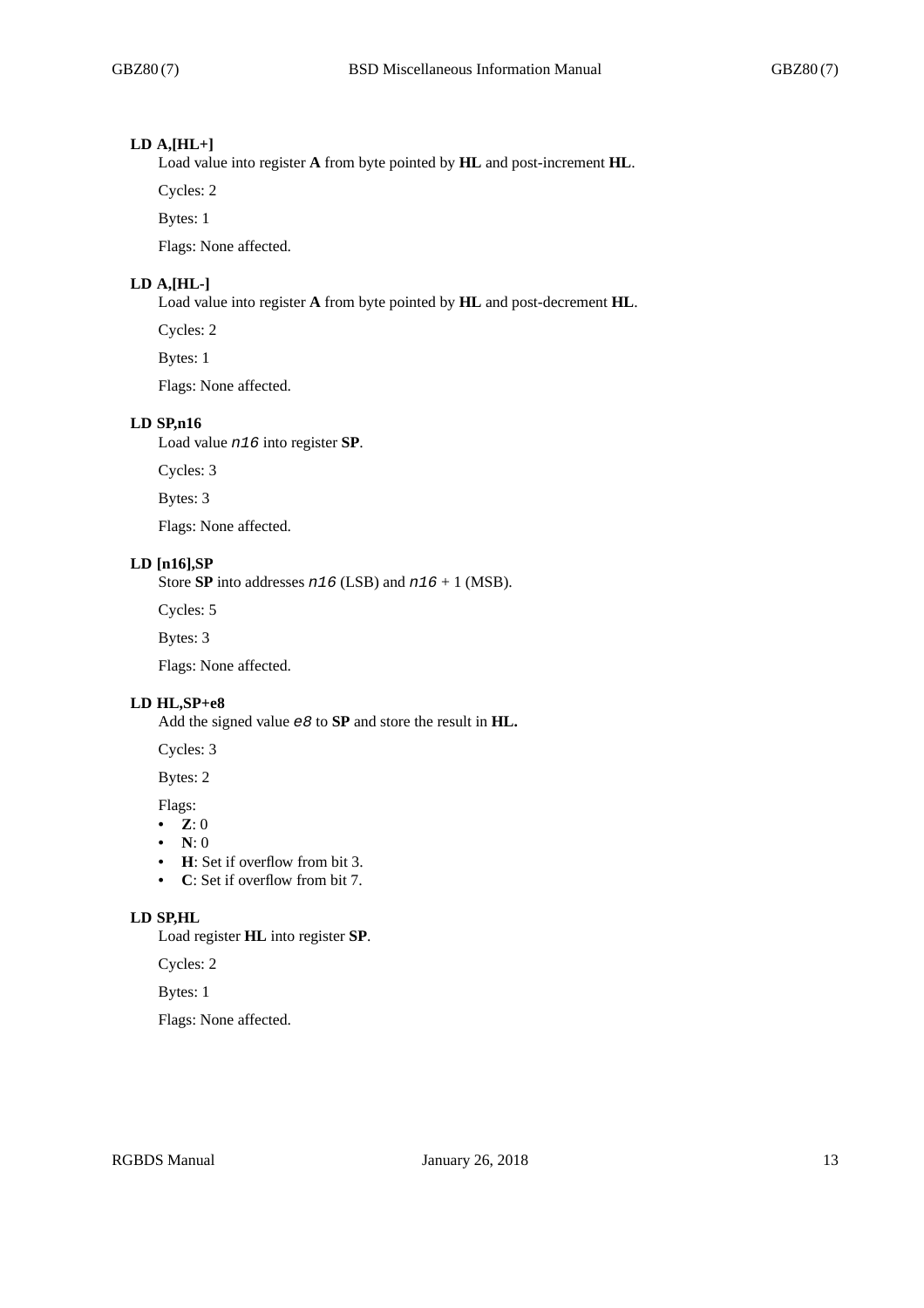# **NOP**

No operation.

Cycles: 1

Bytes: 1

Flags: None affected.

# **OR A,r8**

Bitwise OR between the value in *r8* and **A**.

Cycles: 1

Bytes: 1

## Flags:

- **Z**: Set if result is 0.
- **N**: 0
- **H**: 0
- **C**: 0

## **OR A,[HL]**

Bitwise OR between the value pointed by **HL** and **A**.

Cycles: 2

Bytes: 1

Flags: See **OR A,r8**

# **OR A,n8**

Bitwise OR between the value in *n8* and **A**.

Cycles: 2

Bytes: 2

Flags: See **OR A,r8**

## **POP AF**

Pop register **AF** from the stack.

Cycles: 3

Bytes: 1

Flags: None affected.

# **POP r16**

Pop register *r16* from the stack.

Cycles: 3

Bytes: 1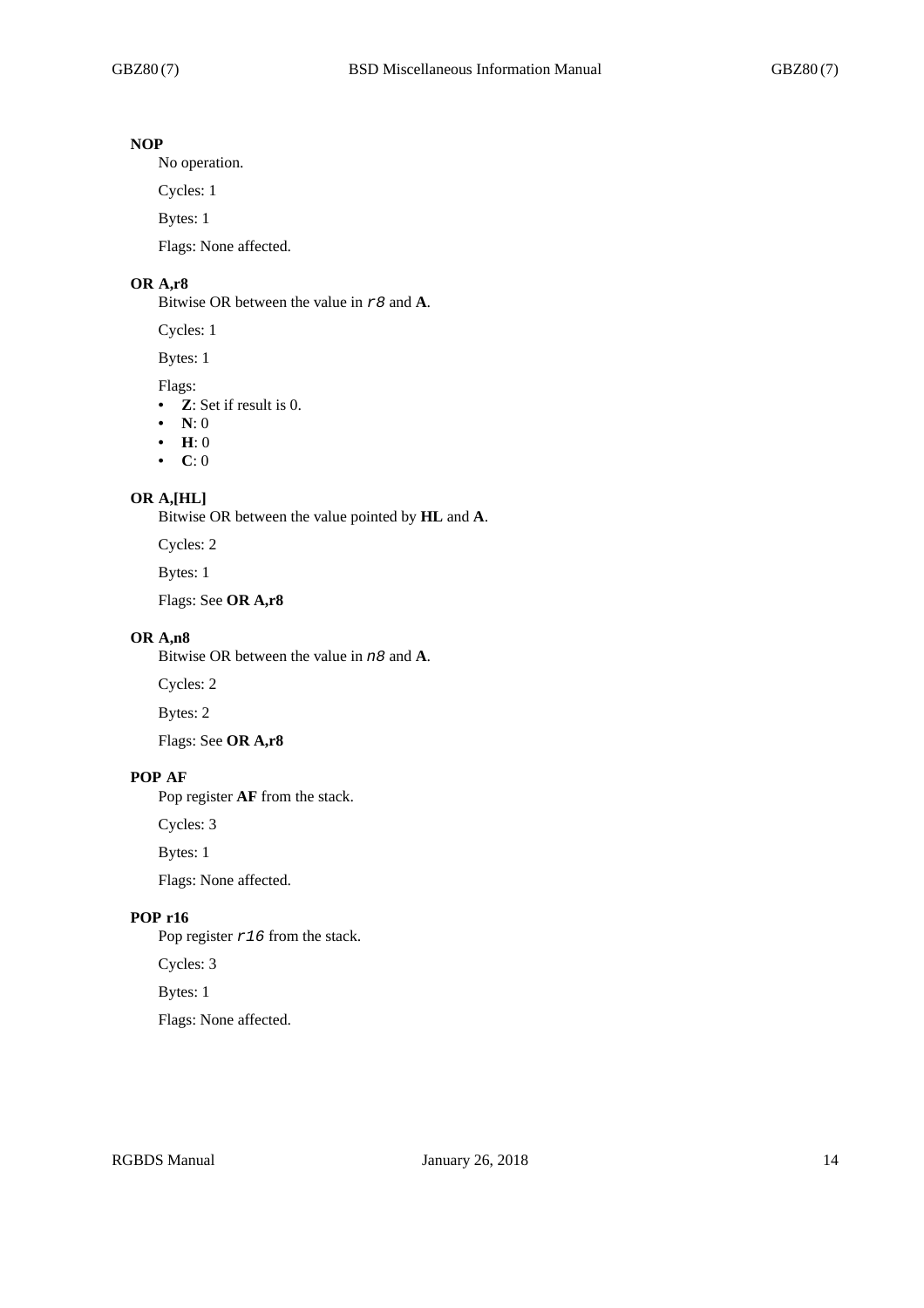# **PUSH AF**

Push register **AF** into the stack.

Cycles: 4

Bytes: 1

Flags: None affected.

# **PUSH r16**

Push register *r16* into the stack.

Cycles: 4

Bytes: 1

Flags: None affected.

## **RES u3,r8**

Set bit *u3* in register *r8* to 0.

Cycles: 2

Bytes: 2

Flags: None affected.

#### **RES u3,[HL]**

Set bit *u3* in the byte pointed by **HL** to 0.

Cycles: 4

Bytes: 2

Flags: None affected.

## **RET**

Return from subroutine.

Cycles: 4

Bytes: 1

Flags: None affected.

# **RET cc**

Return from subroutine if condition *cc* is met.

Cycles: 5/2

Bytes: 1

Flags: None affected.

## **RETI**

Return from subroutine and enable interrupts.

Cycles: 4

Bytes: 1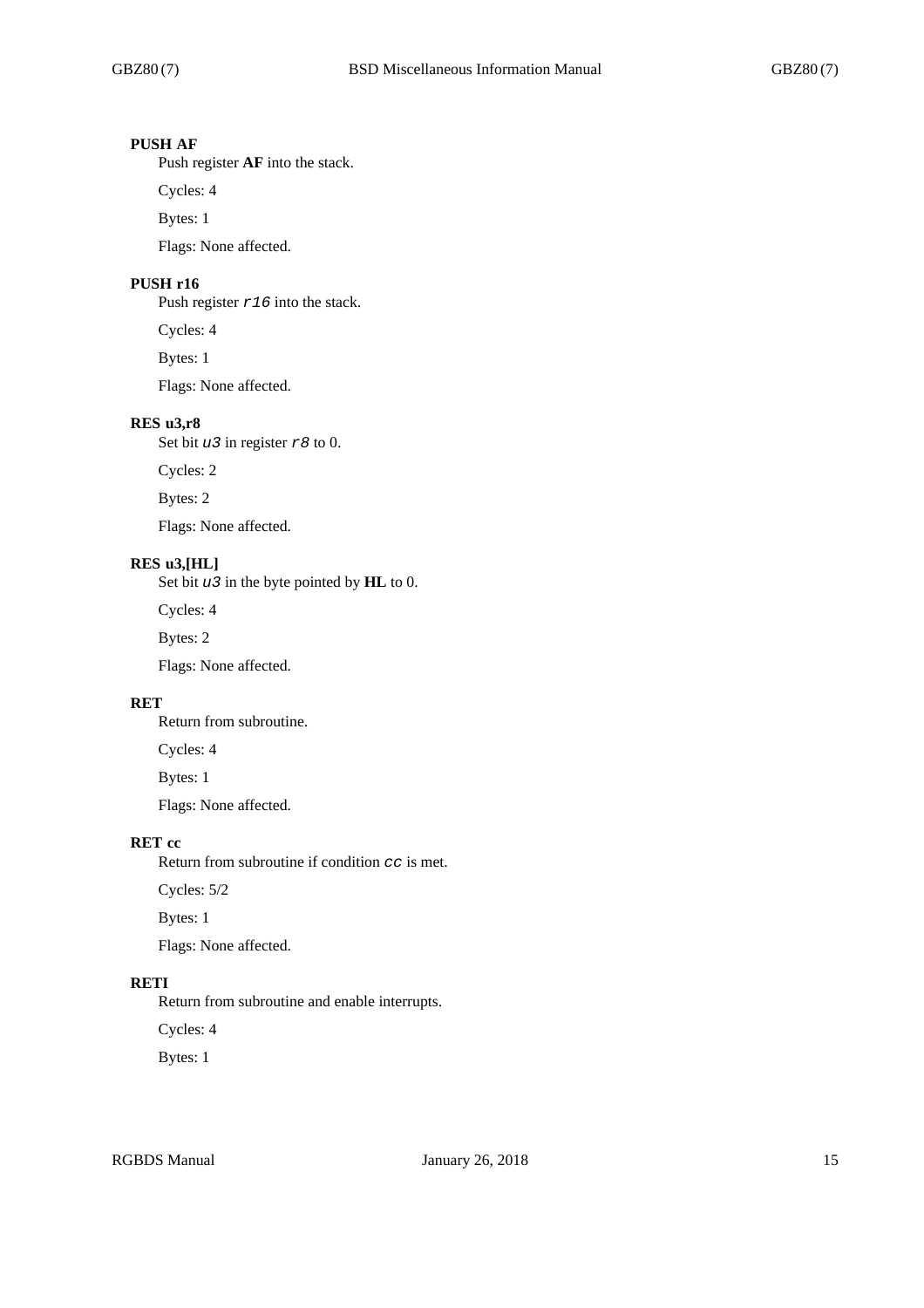Flags: None affected.

# **RL r8**

Rotate register *r8* left through carry.

 $C < [7 < 0] < C$ 

Cycles: 2

Bytes: 2

Flags:

- **Z**: Set if result is 0.
- **N**: 0
- **H**: 0
- **C**: Set according to result.

## **RL [HL]**

Rotate value pointed by **HL** left through carry.

 $C < [7 < 0] < C$ 

Cycles: 4

Bytes: 2

Flags: See **RL r8**

## **RLA**

Rotate register **A** left through carry.

 $C < [7 < 0] < C$ 

Cycles: 1

Bytes: 1

Flags:

- **Z**: 0
- **N**: 0
- **H**: 0
- **C**: Set according to result.

## **RLC r8**

Rotate register *r8* left.

 $C < [7 < 0] < [7]$ 

Cycles: 2

Bytes: 2

Flags:

- **Z**: Set if result is 0.
- **N**: 0
- **H**: 0
- **C**: Set according to result.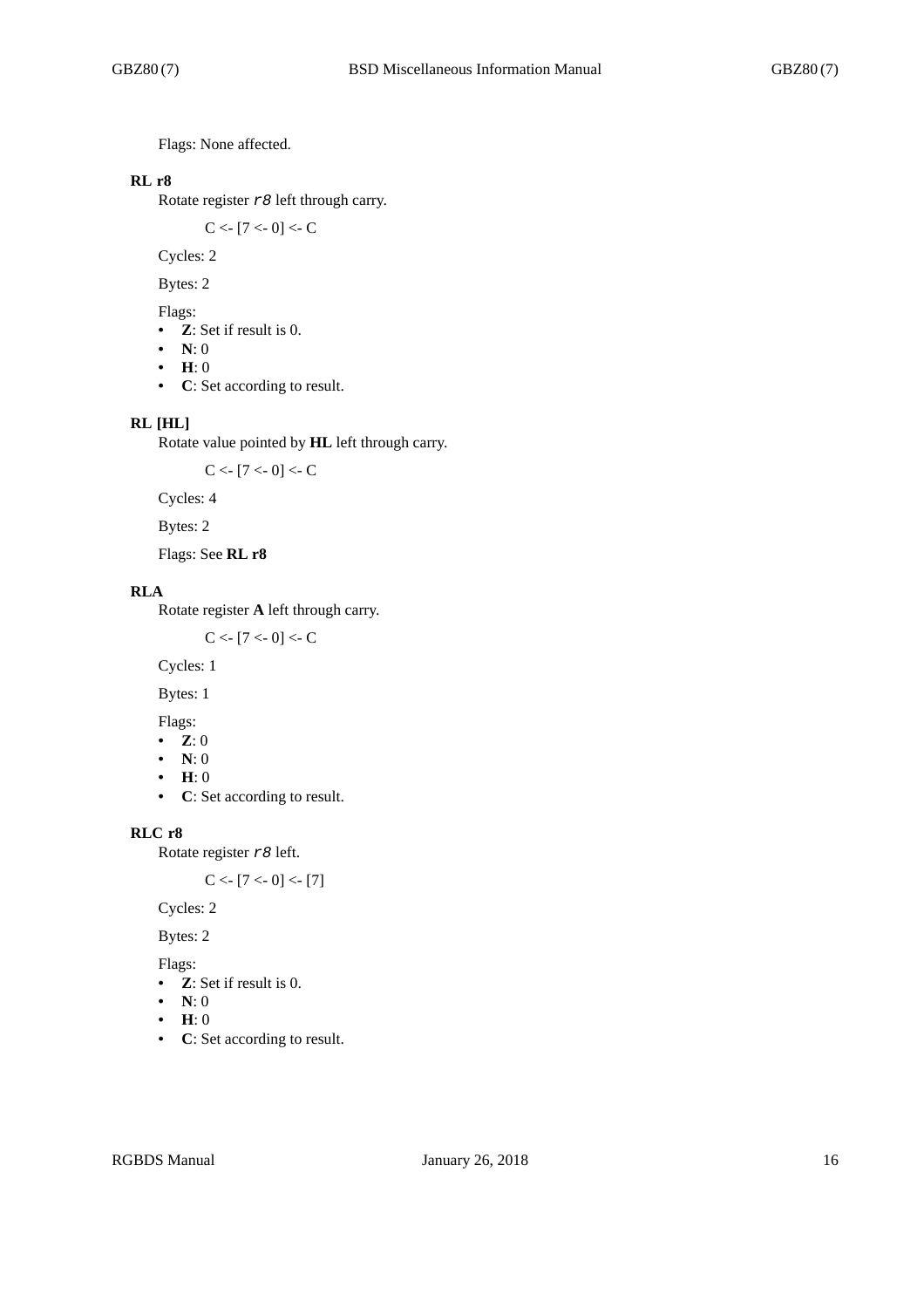# **RLC [HL]**

Rotate value pointed by **HL** left.

 $C < [7 < 0] < [7]$ 

Cycles: 4

Bytes: 2

Flags: See **RLC r8**

#### **RLCA**

Rotate register **A** left.

 $C < [7 < 0] < [7]$ 

Cycles: 1

Bytes: 1

Flags:

- **Z**: 0
- **N**: 0
- **H**: 0
- **C**: Set according to result.

#### **RR r8**

Rotate register *r8* right through carry.

 $C > [7 > 0] > C$ 

Cycles: 2

Bytes: 2

Flags:

- **Z**: Set if result is 0.
- **N**: 0
- **H**: 0
- **C**: Set according to result.

#### **RR [HL]**

Rotate value pointed by **HL** right through carry.

 $C \rightarrow [7 \rightarrow 0] \rightarrow C$ 

Cycles: 4

Bytes: 2

Flags: See **RR r8**

## **RRA**

Rotate register **A** right through carry.

 $C \rightarrow [7 \rightarrow 0] \rightarrow C$ 

Cycles: 1

Bytes: 1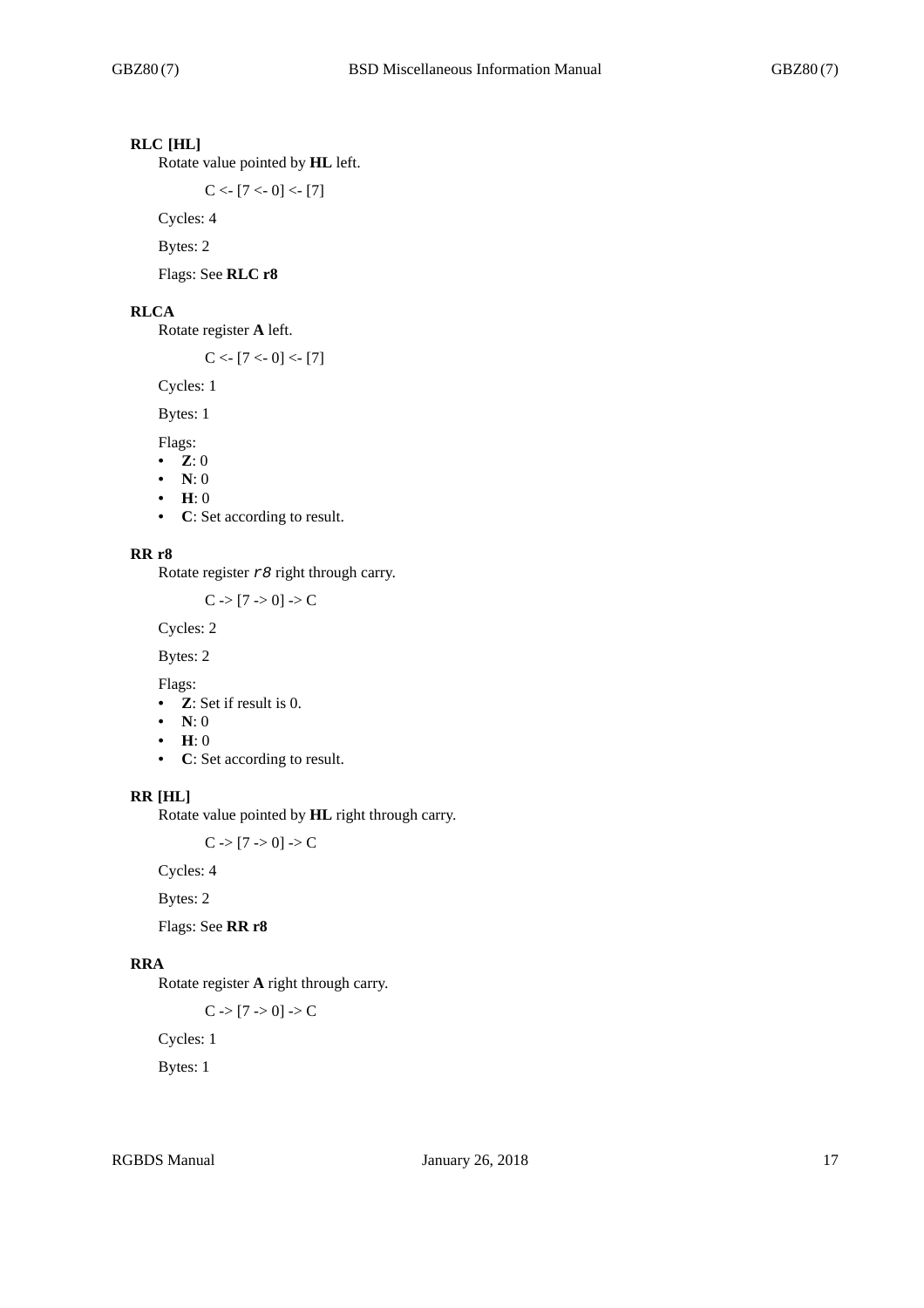Flags:

- **Z**: 0
- **N**: 0
- **H**: 0
- **C**: Set according to result.

#### **RRC r8**

Rotate register *r8* right.

 $[0]$  ->  $[7$  -> 0] -> C

Cycles: 2

Bytes: 2

- Flags:
- **Z**: Set if result is 0.
- **N**: 0
- **H**: 0
- **C**: Set according to result.

#### **RRC [HL]**

Rotate value pointed by **HL** right.

 $[0]$  ->  $[7$  -> 0] -> C

Cycles: 4

Bytes: 2

Flags: See **RRC r8**

# **RRCA**

Rotate register **A** right.

 $[0]$  ->  $[7$  -> 0] -> C

Cycles: 1

Bytes: 1

Flags:

- **Z**: 0
- **N**: 0
- **H**: 0
- **C**: Set according to result.

## **RST vec**

Call restart vector *vec*.

Cycles: 4

Bytes: 1

Flags: None affected.

# **SBC A,r8**

Subtract the value in *r8* and the carry flag from **A**.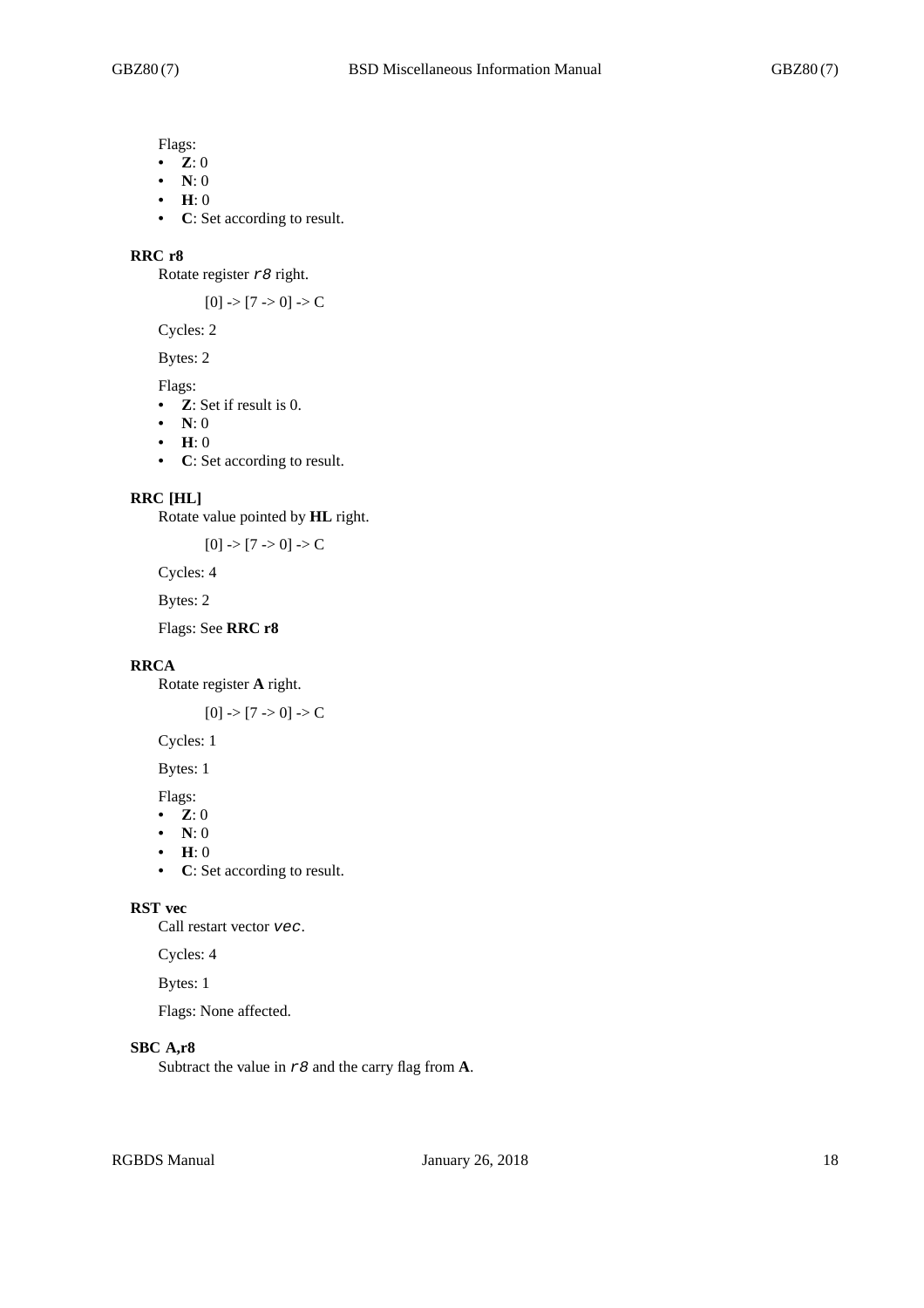Cycles: 1

Bytes: 1

Flags:

- **Z**: Set if result is 0.
- **N**: 1
- **H**: Set if no borrow from bit 4.
- **C**: Set if no borrow (set if  $r8 > A$ ).

#### **SBC A,[HL]**

Subtract the value pointed by **HL** and the carry flag from **A**.

Cycles: 2

Bytes: 1

Flags: See **SBC A,r8**

## **SBC A,n8**

Subtract the value *n8* and the carry flag from **A**.

Cycles: 2

Bytes: 2

Flags: See **SBC A,r8**

#### **SCF**

Set Carry Flag.

Cycles: 1

Bytes: 1

Flags:

- **N**: 0
- **H**: 0
- **C**: 1

## **SET u3,r8**

Set bit *u3* in register *r8* to 1.

Cycles: 2

Bytes: 2

Flags: None affected.

#### **SET u3,[HL]**

Set bit *u3* in the byte pointed by **HL** to 1.

#### Cycles: 4

Bytes: 2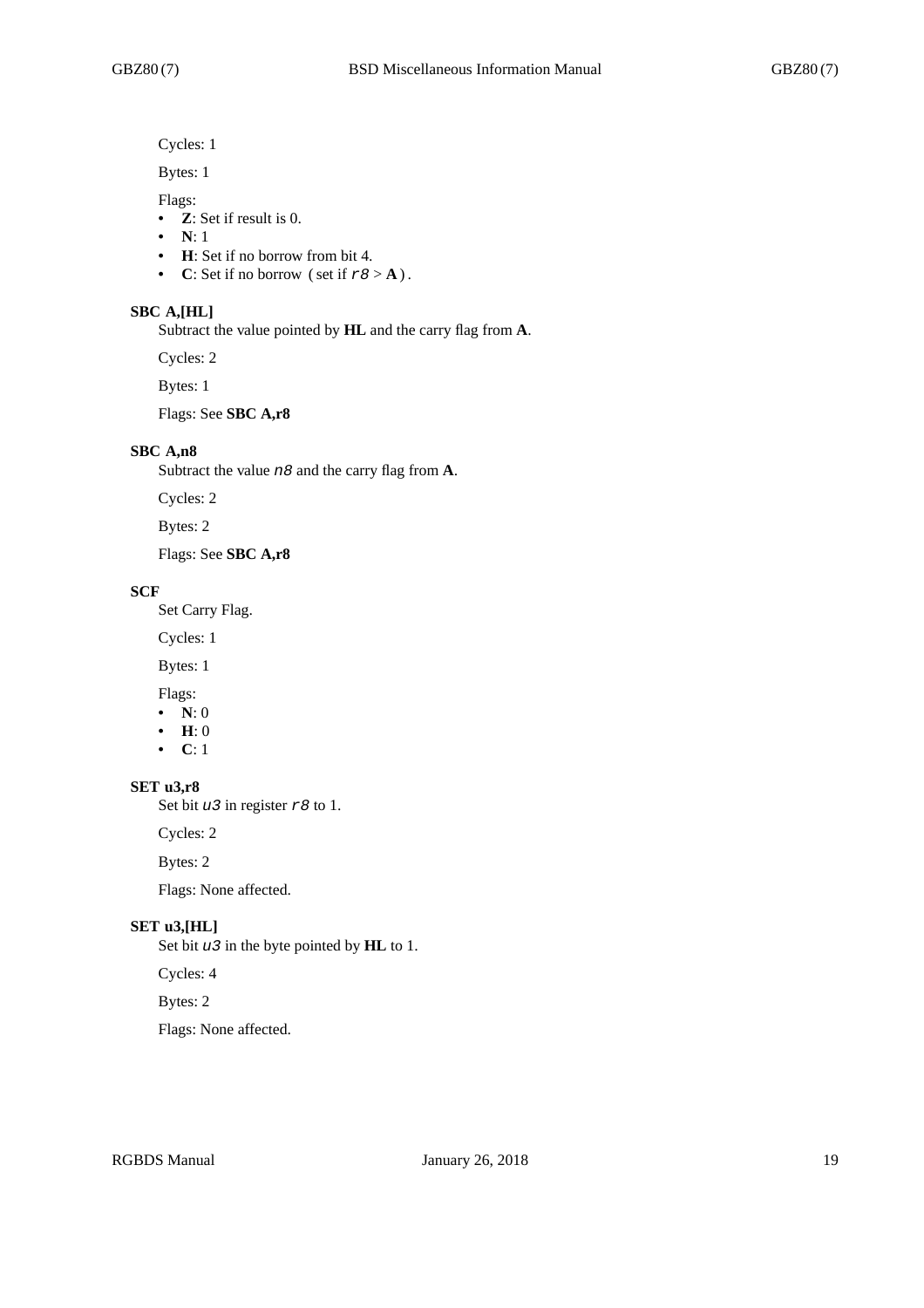# **SLA r8**

Shift left arithmetic register *r8*.

 $C < [7 < 0] < 0$ 

Cycles: 2

Bytes: 2

Flags:

- **Z**: Set if result is 0.
- **N**: 0
- **H**: 0
- **C**: Set according to result.

# **SLA [HL]**

Shift left arithmetic value pointed by **HL**.

 $C < [7 < 0] < 0$ 

Cycles: 4

Bytes: 2

Flags: See **SLA r8**

# **SRA r8**

Shift right arithmetic register *r8*.

 $[7]$  ->  $[7$  -> 0] -> C

Cycles: 2

Bytes: 2

Flags:

- **Z**: Set if result is 0.
- **N**: 0
- **H**: 0
- **C**: Set according to result.

#### **SRA [HL]**

Shift right arithmetic value pointed by **HL**.

 $[7]$  ->  $[7$  -> 0] -> C

Cycles: 4

Bytes: 2

Flags: See **SRA r8**

#### **SRL r8**

Shift right logic register *r8*.

$$
0 \Rightarrow [7 \Rightarrow 0] \Rightarrow C
$$

Cycles: 2

Bytes: 2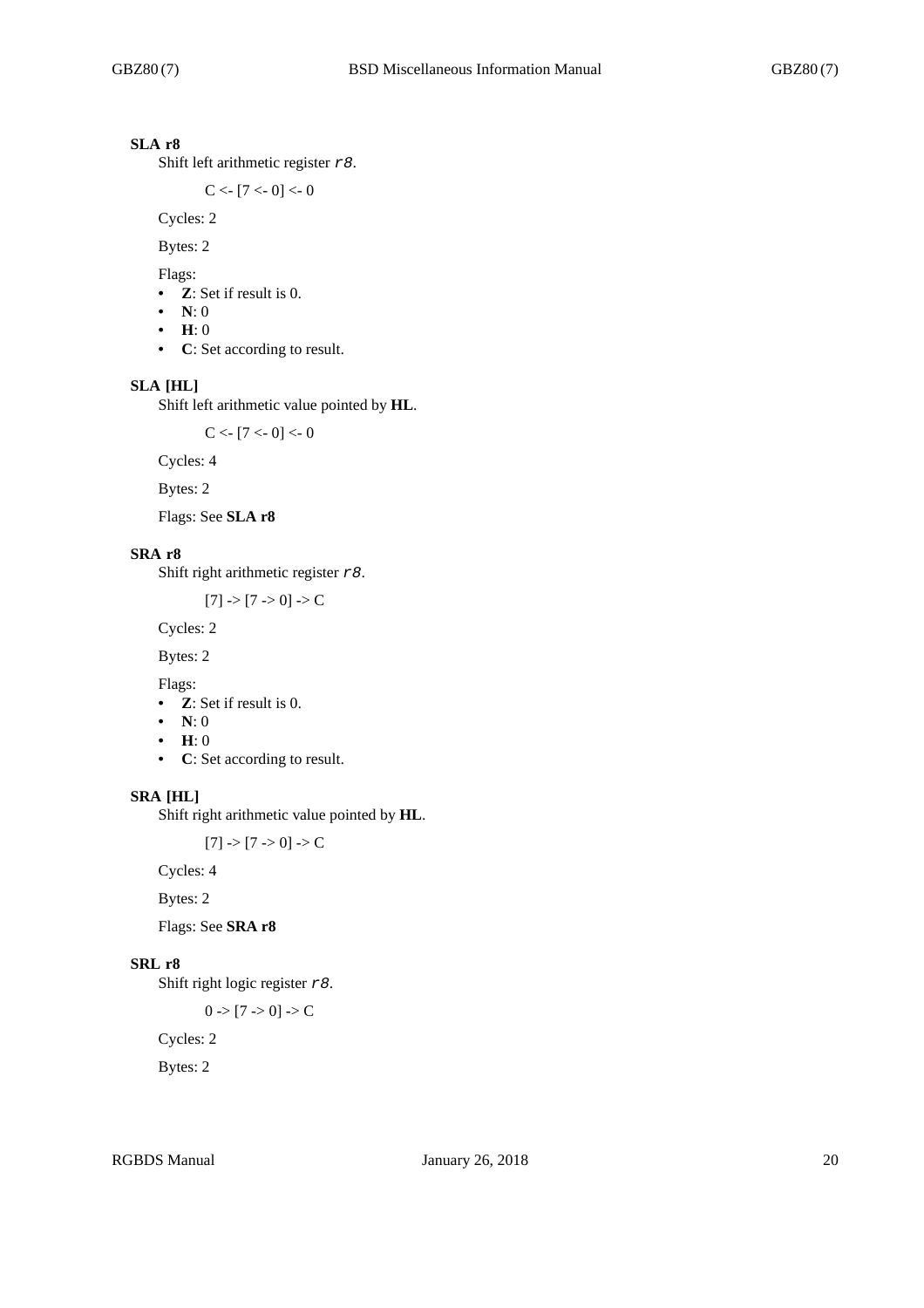Flags:

- **Z**: Set if result is 0.
- **N**: 0
- **H**: 0
- **C**: Set according to result.

#### **SRL [HL]**

Shift right logic value pointed by **HL**.

 $0 \rightarrow [7 \rightarrow 0] \rightarrow C$ 

Cycles: 4

Bytes: 2

# Flags: See **SRA r8**

#### **STOP**

Enter CPU very low power mode. Also used to switch between double and normal speed CPU modes in GBC.

Cycles: -

Bytes: 2

Flags: None affected.

#### **SUB A,r8**

Subtract the value in *r8* from **A**.

Cycles: 1

Bytes: 1

Flags:

- **Z**: Set if result is 0.
- **N**: 1
- **H**: Set if no borrow from bit 4.
- **C**: Set if no borrow (set if  $r8 > A$ ).

#### **SUB A,[HL]**

Subtract the value pointed by **HL** from **A**.

Cycles: 2

Bytes: 1

Flags: See **SUB A,r8**

#### **SUB A,n8**

Subtract the value *n8* from **A**.

Cycles: 2

Bytes: 2

Flags: See **SUB A,r8**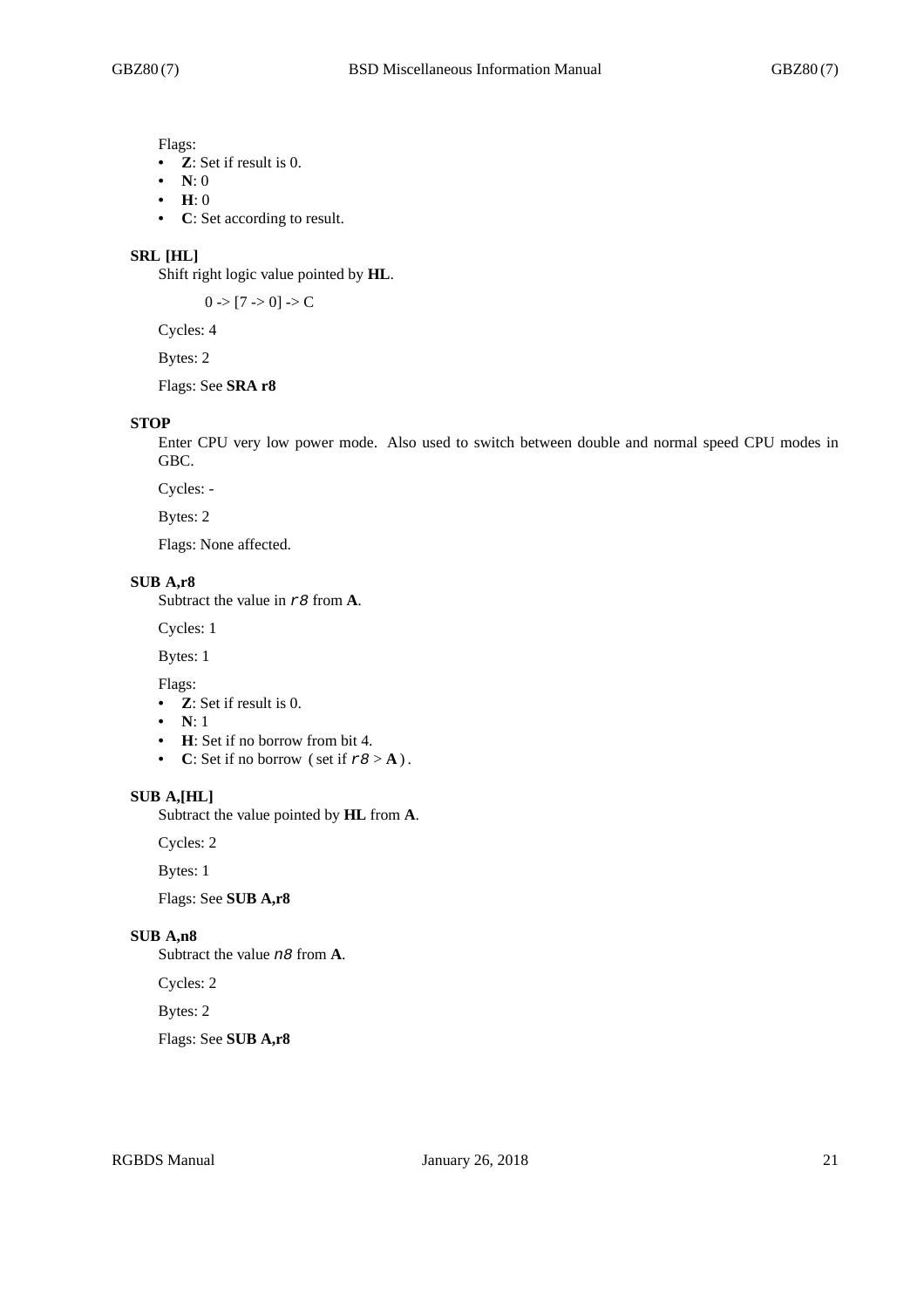#### **SWAP r8**

Swap upper 4 bits in register *r8* and the lower ones.

Cycles: 2

Bytes: 2

Flags:

- **Z**: Set if result is 0.
- **N**: 0
- **H**: 0
- **C**: 0

#### **SWAP [HL]**

Swap upper 4 bits in the byte pointed by **HL** and the lower ones.

Cycles: 4

Bytes: 2

Flags: See **SWAP r8**

## **XOR A,r8**

Bitwise XOR between the value in *r8* and **A**.

Cycles: 1

Bytes: 1

Flags:

- **Z**: Set if result is 0.
- **N**: 0
- **H**: 0
- **C**: 0

# **XOR A,[HL]**

Bitwise XOR between the value pointed by **HL** and **A**.

Cycles: 2

Bytes: 1

Flags: See **XOR A,r8**

# **XOR A,n8**

Bitwise XOR between the value in *n8* and **A**.

Cycles: 2

Bytes: 2

Flags: See **XOR A,r8**

## **SEE ALSO**

rgbasm(1), rgbds(7)

# **HISTORY**

**rgbds** was originally written by Carsten Sørensen as part of the ASMotor package, and was later packaged in RGBDS by Justin Lloyd. It is now maintained by a number of contributors at